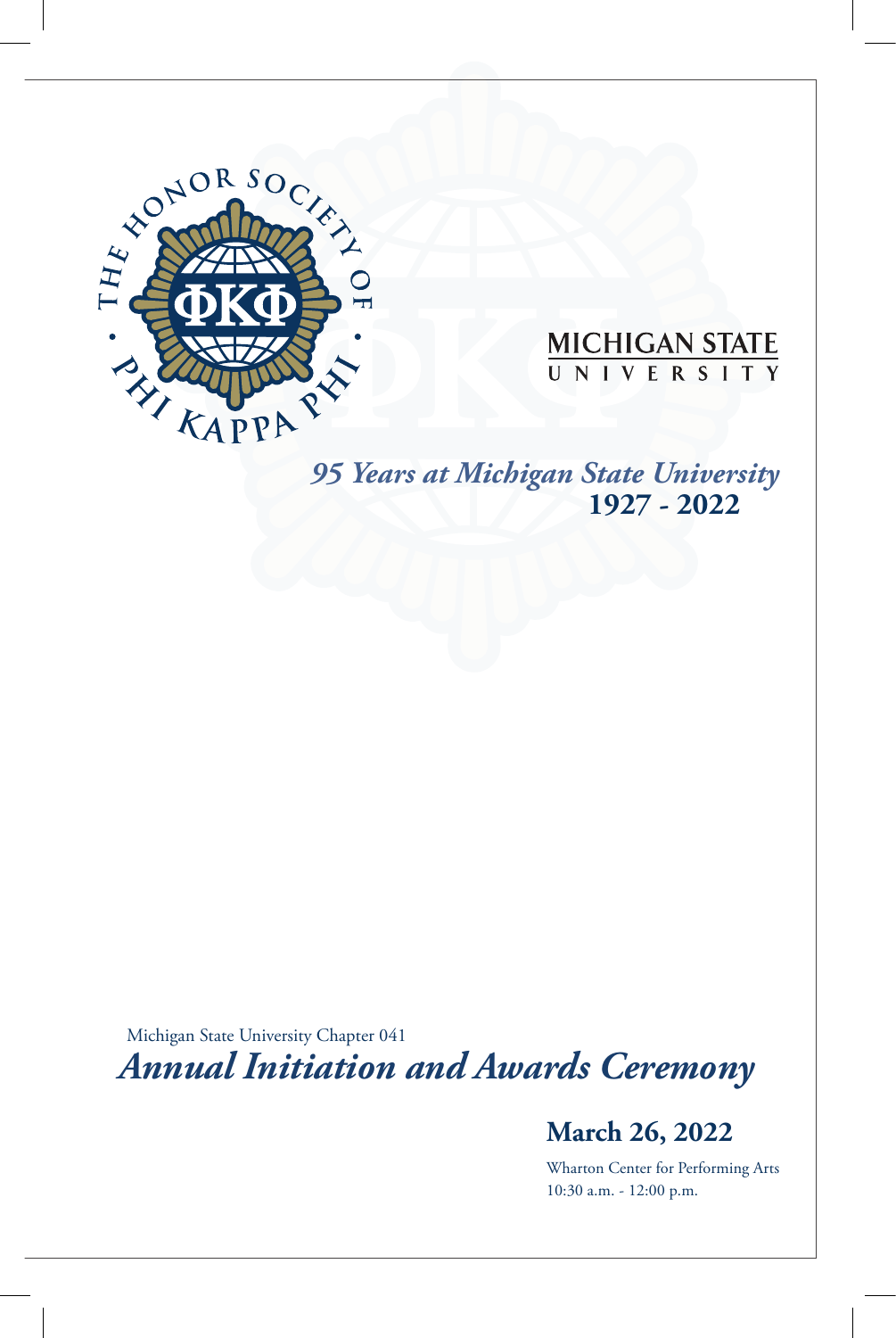### **-PROGRAM-**

### **Reception**

### **Welcome**

Burton A. Bargerstock President, MSU Chapter 041

### **Invited Presentation**

Susanne Elkins Director of Broadcasting and General Manager WKAR Public Media at Michigan State University

### **Initiation Ceremony and Induction**

All Honored Candidates

### **Awards and Other Recognitions**

Distinguished Membership Lauren Harris

Excellence Award in Interdisciplinary Scholarship Sustainable Climate, Agriculture, Landscapes, and Energy (SCALE)

> Graduate Fellowship Nominee Eliot Haddad

> > 2021 Love of Learning Catherine Bargerstock Brianna Robinson

### **Conclusion**

Burton A. Bargerstock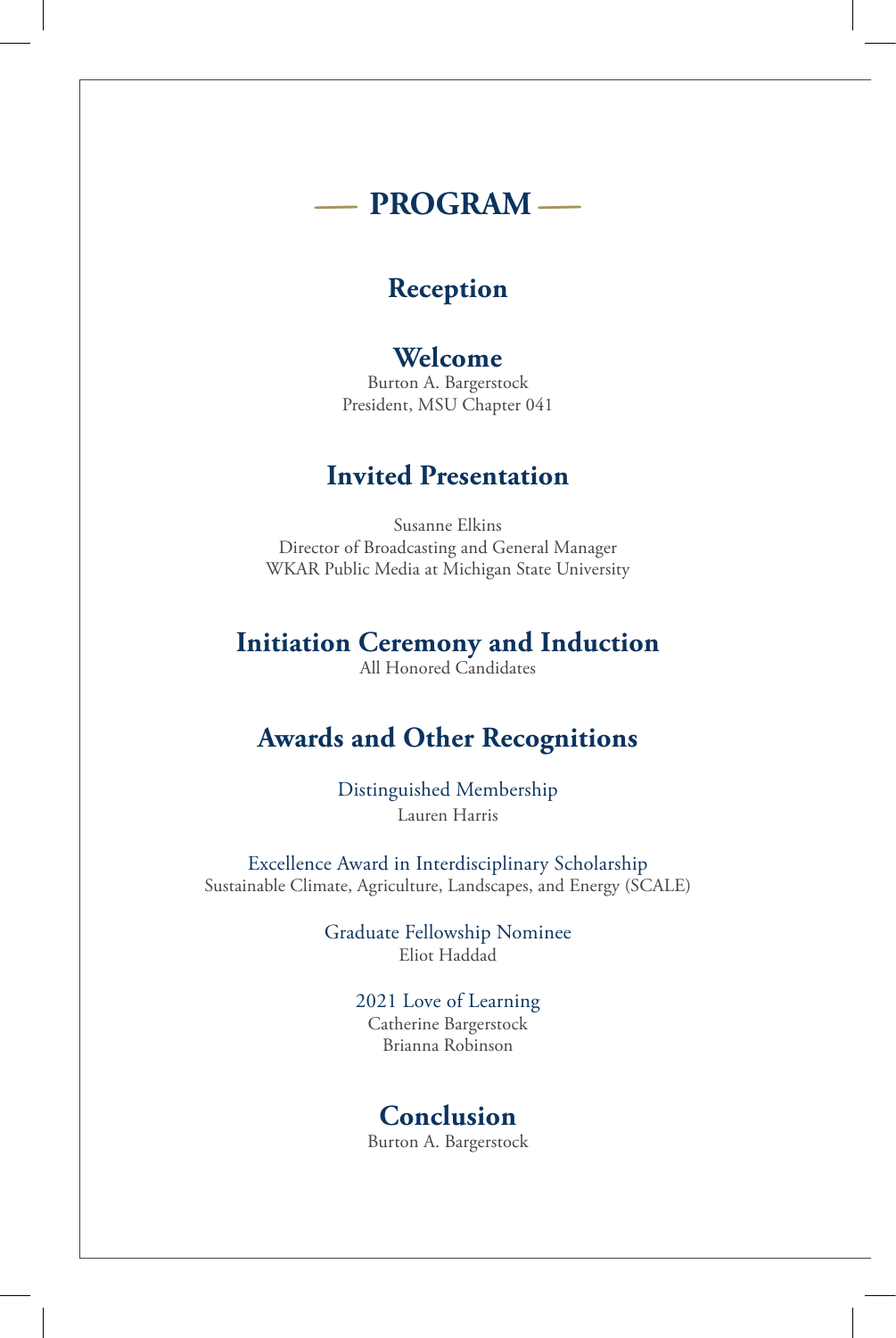Founded in 1897, the primary objective of the Honor Society of Phi Kappa Phi is the recognition and encouragement of superior scholarship in all academic disciplines. The society believes that by recognizing and honoring those persons of good character, who have excelled in scholarship, others will be stimulated to similar goals of excellence.

### **Michigan State University 2022 New Phi Kappa Phi Members**

Kasandra Barrow

#### **Undergraduate Initiates**

Faith Arnott Bella Bankstahl Emily Cohen Matthew Fular Elizabeth Green Eliot Haddad Mika Hirata Macken Keefe Brendan Key Max Knoer Alixandra Krawcke Julia Matalon Ramzee Miller Kathryn O'Connell Kaila Pruitt Rishabh Rai Gabrielle Sanchez Zachary Sebree Arnav Sharma Vidhula Srinivasan Mikayla Stokes Ying Sun Ahnna Swanson Carolyn Taylor Alexandra Travnik Lauren Walkon Kayla Wikaryasz

#### **Graduate Initiates**

Scott Agrella Kate Alexander Benjamin Armour Ahmed Atwa

Stephene Benkert Jennifer Biggar Emily Bowen Brittany Brewer Elaina Burress Samantha Campbell Rachel Carson Miriam Clifford Brandi Drent Tracy Edwards Benjamin Fairbotham Kandis Ferdinand Anne Frank Raneen George Mark Gittman Phoebe Gohs Joshua Hall Alexa Hardy Ursula Heder Steven Holmes Diane Huhn Traci Husse Nikolay Ivanov Cara Jacob Mona Jahani Katherine Johnson Yolanda Koszela Archie Lidey Jessica Lundy Alaa Makke Goheth Siddanth Motamarri Annisa Ratri Ramya Ravi Christina Richard

Michael Serikow Sarah Shell Sufwan Shtawi Jordan Sousa Kevin Sullivan Vanessa Sullivan Sarah Swarthout Kaitlin Tang Ann Taylor April Townsend Kyle Tyburski Cara-Lynn Vealey Heidi Walker Bradford Weeman Tatiana Wypych Qijia Ye Bobicheng Zhang Aaron Zynda

#### **Faculty, Administration, Professional Staff, Alumni Initiates**

Susanne Elkins Carolina Restini

## **Congratulations, 2022 Initiates!**

Phi Kappa Phi is proud to have you as members.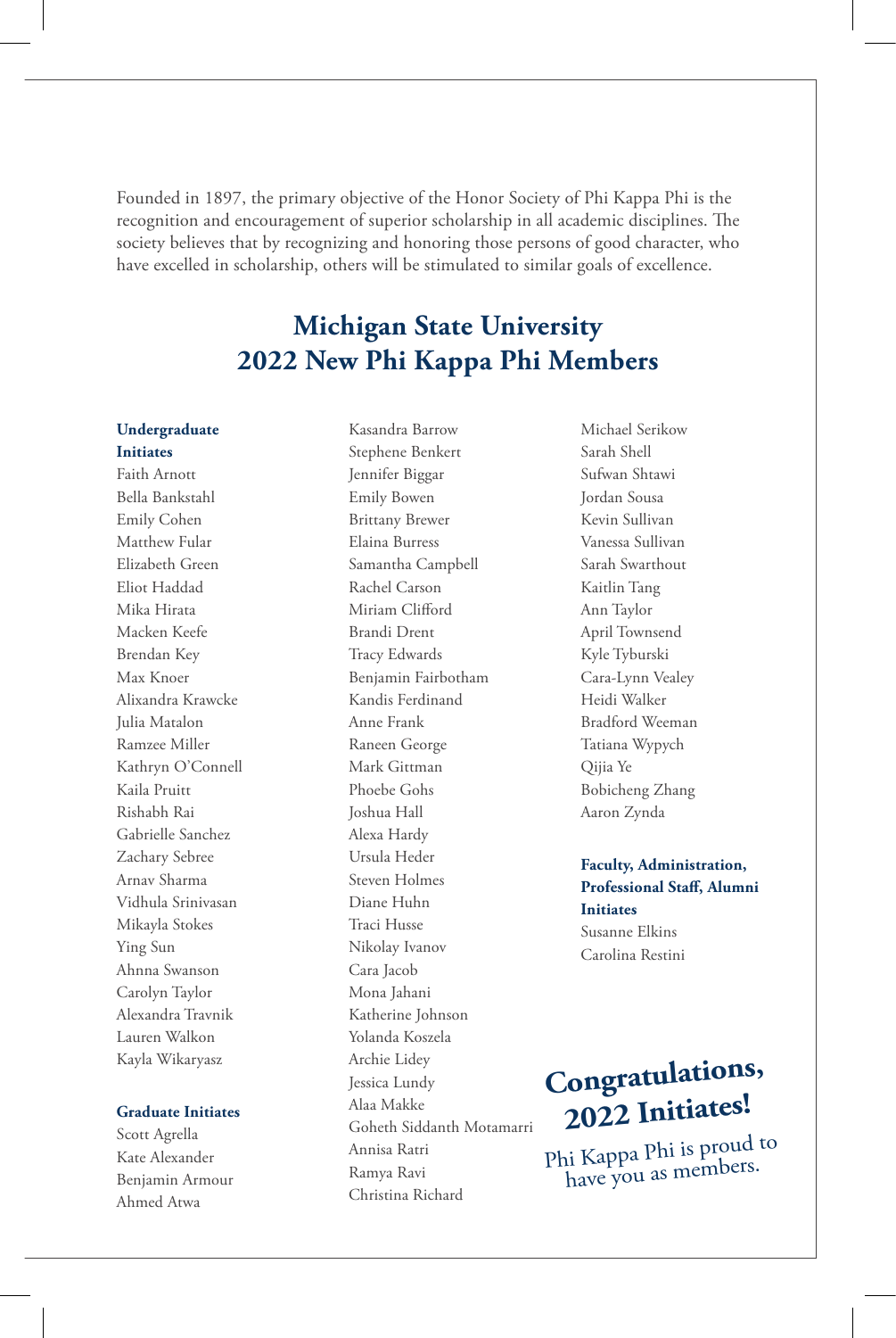### **-FACULTY, ADMINISTRATION, PROFESSIONAL STAFF, ALUMNI INITIATES-**

The outstanding achievements of these individuals represent the high standard of scholarship, professionalism, and public service that Phi Kappa Phi symbolizes and supports. The Michigan State University Chapter of Phi Kappa Phi is proud to grant membership to them.

#### **Susanne Elkins**

*See Invited Presentations.* 

### **Carolina Restini**

Dr. Restini graduated as a pharmacist (PharmD) and earned her doctoral (Ph.D.) degree and a postdoctoral fellowship in Pharmacology at the School of Medicine of Ribeirão Preto - University of São Paulo, Brazil. From 2008 to 2017, she was a professor at a Brazilian university, where she taught students in graduate, medicine, pharmacy, dentistry, and nutrition programs and was a professor/mentor and a board member of the accredited Master's Program in Health and Education.

In 2017, Dr. Restini became an assistant professor to serve the students at MSUCOM's Southeast Michigan (SEMI) sites, the Macomb University Center (MUC), and the Detroit Medical Center (DMC), teaching Basic and Clinical Pharmacology at MSUCOM through the Department of Pharmacology & Toxicology. Her teaching, research, and service efforts are intertwined. Community-based services stimulate her to develop research projects and investigations considering the humanistic aspects of therapeutics. Such projects bridge pharmacology teaching-learning scenarios to the patients' care. Dr. Restini's teaching principles are intimately related to nurturing outside the classroom, and the outreach projects she launched to generate community-based services and research are closely related.

Her philosophy of teaching: Teaching means learning and inspiring. "I know I have learned to be an effective teacher when I see inspiration in my students' eyes, reflecting their engagement in building their knowledge and applying their learning to the communities we serve."<br> **-INVITED PRESENTATION** we serve."

#### **Susanne Elkins**

Susi Elkins is director of broadcasting and general manager of WKAR Public Media at Michigan State University. WKAR is home to public radio and television for the Michigan capital region, bringing the best of PBS, PBS Kids, NPR, Classical music, and award-winning original content to more than 500,000 mid-Michigan residents each week.

Under Elkins' leadership, WKAR has increased its commitment to early childhood education through the launch of the PBS Kids 24/7 channel, WKAR Family original content, and the PBS KIDS Playtime Pad research collaborative. Elkins also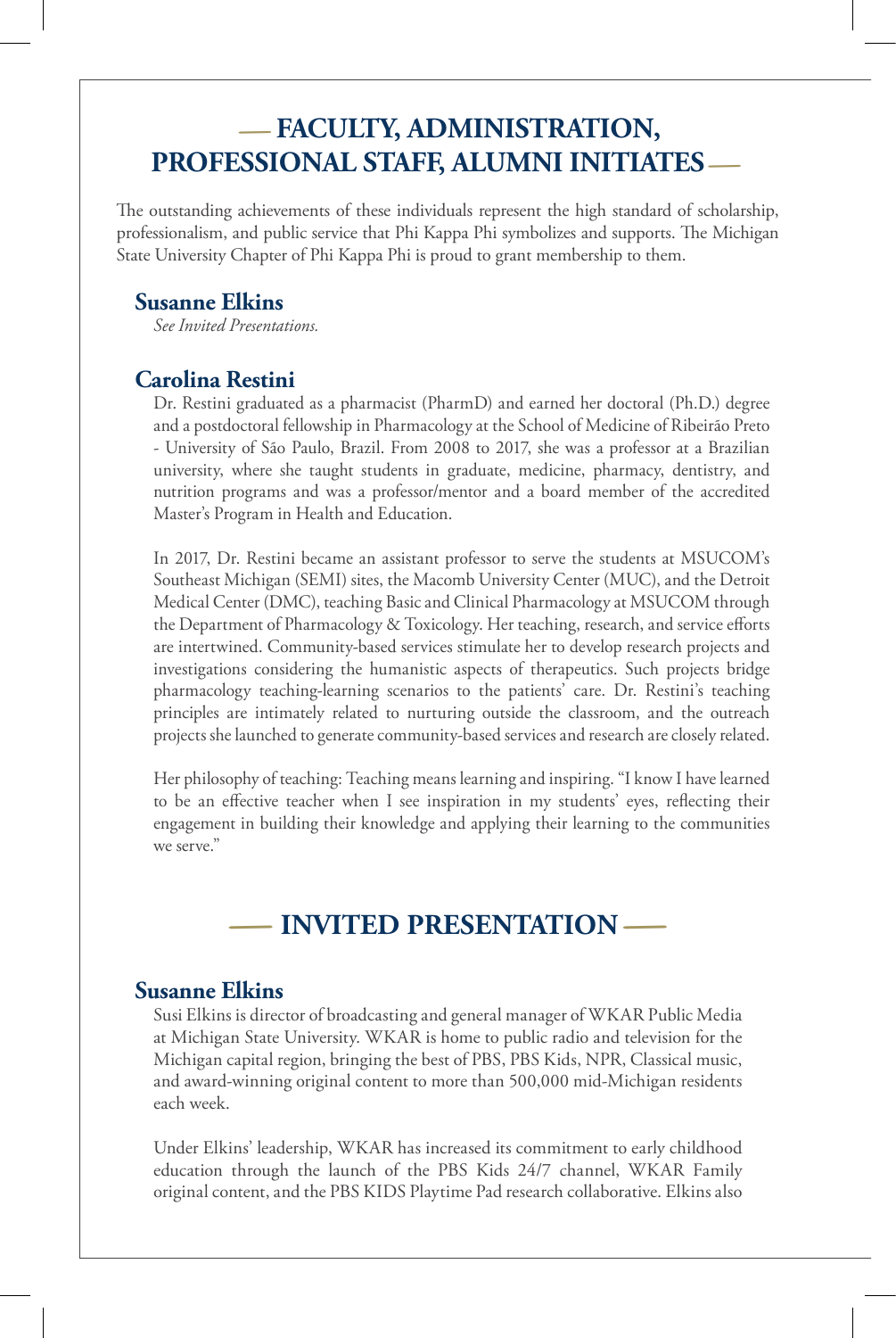led the launch of a new WKAR News/Talk FM station for the capital region and strengthened local news coverage with an emphasis on education and public affairs reporting.

In collaboration with MSU, Elkins led the effort to launch the first ATSC 3.0 experimental station licensed to a public media organization. Granted the FCC experimental license in June 2018, WKAR then launched the Next Gen Media Innovation Lab to accelerate development of public service applications and NextGen business services for public broadcasters.

Elkins currently serves on the PBS Board, the board of America's Public Television Stations (APTS), and the University Licensee Association Executive Council (ULA). Prior to her appointment in March 2017, Elkins served in a variety of roles at the station, including interim director, television station manager, content and community engagement manager, public television producer, and instructional television multi-media producer.

Elkins holds a bachelor's degree in telecommunication and a master's degree in educational technology, both from MSU.

### **-AWARDS AND OTHER RECOGNITIONS-**

### **Distinguished Membership**

A distinguished member is one who has served the Society in an outstanding manner and has shown a sustained record of leadership within the Society. The individual receives a life membership in Phi Kappa Phi and a distinguished member certificate.

#### **Lauren J. Harris**

Lauren Julius Harris is a Chicago native and was educated in its public schools. After high school, he attended the University of Illinois, where he earned a B.S., 1961, majoring in psychology, followed by an M.A., 1963, and Ph.D., 1965, in child psychology at the Institute of Child Development at the University of Minnesota.

In 1965, he joined the Department of Psychology at Michigan State University where he is a member of the program in Cognitive Psychology and Cognitive Neuroscience and teaches developmental psychology. He has also taught history of psychology, neuropsychology, and psychology of the arts. His research ranges from laboratory studies of cognition, emotion, and laterality of function, to studies in the history of psychology and neuroscience. Throughout, he's been fortunate to have outstanding colleagues and students. He has served on the editorial boards of Developmental Psychology, Journal of the History of the Neurosciences, and Brain and Cognition, and currently is on the editorial boards of Developmental Neuropsychology and Laterality. He is a Fellow of the American Association for the Advancement of Science and the American Psychological Association. He was inducted into Phi Kappa Phi in 1981 and served as Secretary of its MSU Chapter.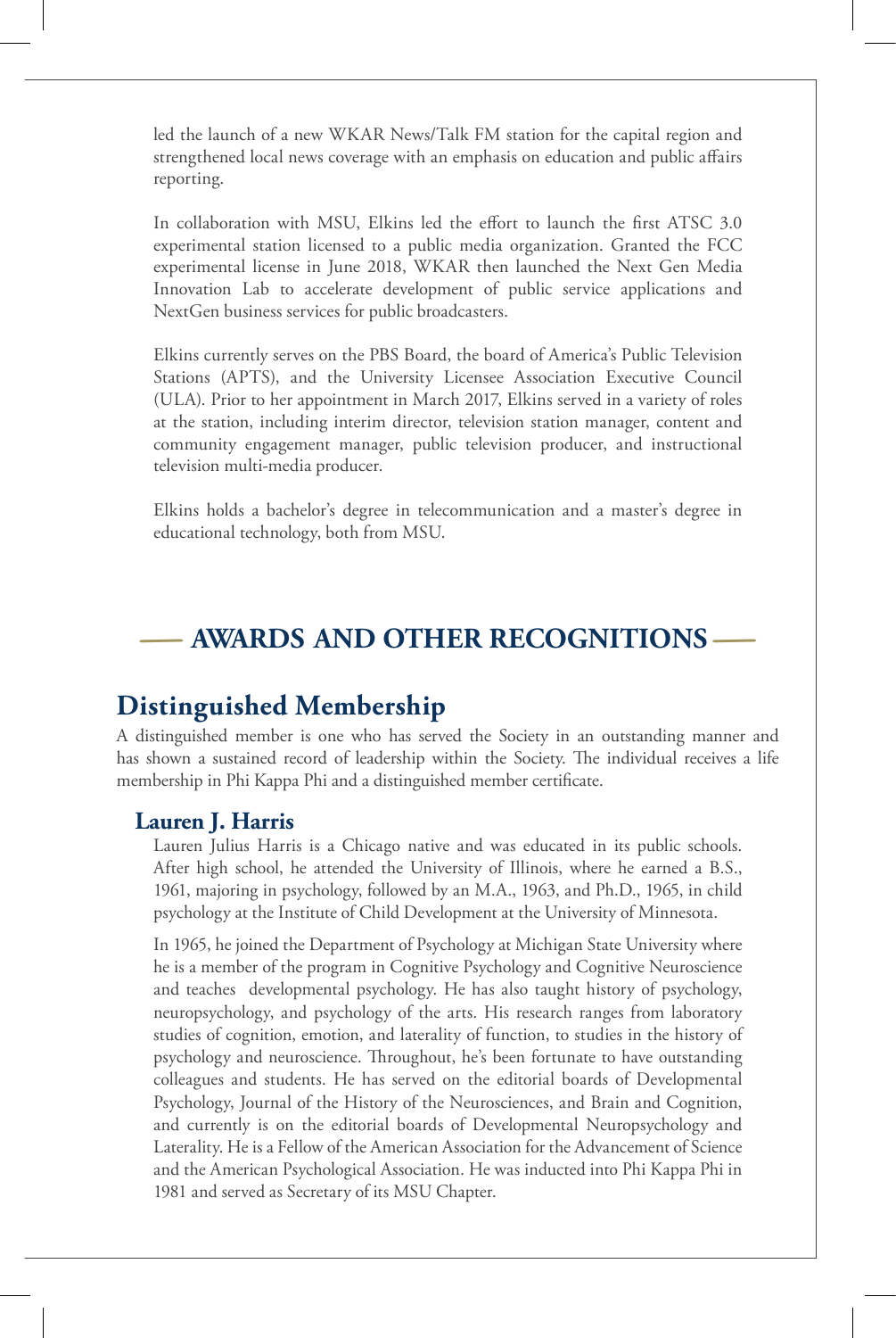### **Excellence Award in Interdisciplinary Scholarship Sustainable Climate, Agriculture, Landscapes, and Energy (SCALE)**

The Sustainable Climate, Agriculture, Landscapes, and Energy (SCALE) team has been actively growing and evolving for over ten years. SCALE is MSU-based but includes strong collaborations with team members at four peer universities. Currently, 11 senior members make up the SCALE team, though dozens of undergraduates, graduate students, postdoctoral researchers, research technicians, and affiliated faculty have collaborated with the team over the course of four previous grants. Most recently, the team submitted a \$3.6 million proposal to NSF's Growing Convergence Research (GCR) program, aiming to bring a stronger ecological focus to the team.

The SCALE team has received over \$9 million in federal grants for their transformational research on the sustainable management of food, energy, and water resources in the U.S. With each round of funding, the collaboration has expanded to include broader academic expertise, while also refining the process through which collaborative science is done. This process strives to create science that extends beyond interdisciplinary research to conduct transdisciplinary science. A recent example of this transdisciplinary approach is an article published in the journal Environmental Science & Policy, which utilized remote sensing and hydrogeological methodologies to evaluate a Kansas irrigation policy through an environmental sociological lens. The results of this work were shared with the Kansas state House Committee on Agriculture and leaders of groundwater management districts across the state.

#### **Team members:**

**Rob Anex** - Professor, University of Wisconsin-Madison Department of Biological Systems Engineering, and Energy Analysis & Policy

**Annick Anctil** - Associate Professor, Michigan State University, Department of Civil and Environmental Engineering

**Bruno Basso** - MSU Foundation Professor, Michigan State University, Department of Earth and Environmental Sciences

**Jim Butler** - Senior Scientist, Kansas Geological Survey, University of Kansas

**Charles Gould** - Extension Bioenergy Educator, Michigan State University Extension, Agriculture and Agribusiness Institute

**David Hyndman** - Dean, School of Natural Sciences and Mathematics, Distinguished University Chair, University of Texas at Dallas

**Anthony Kendall** - Assistant Research Professor, Michigan State University, Department of Earth and Environmental Sciences

**Bryan Pijanowski** - Professor, Department of Forestry and Natural Resources, and Director, Discovery Park Center for Global Soundscapes, Purdue University

**Jonathan Winter** - Associate Professor, Dartmouth College Department of Geography

**Sam Zipper** - Assistant Scientist, Kansas Geological Survey, University of Kansas Ecohydrology

**Adam Zwickle** - Associate Professor, Michigan State University, Department of Community Sustainability and Environmental Science & Policy program, School of Criminal Justice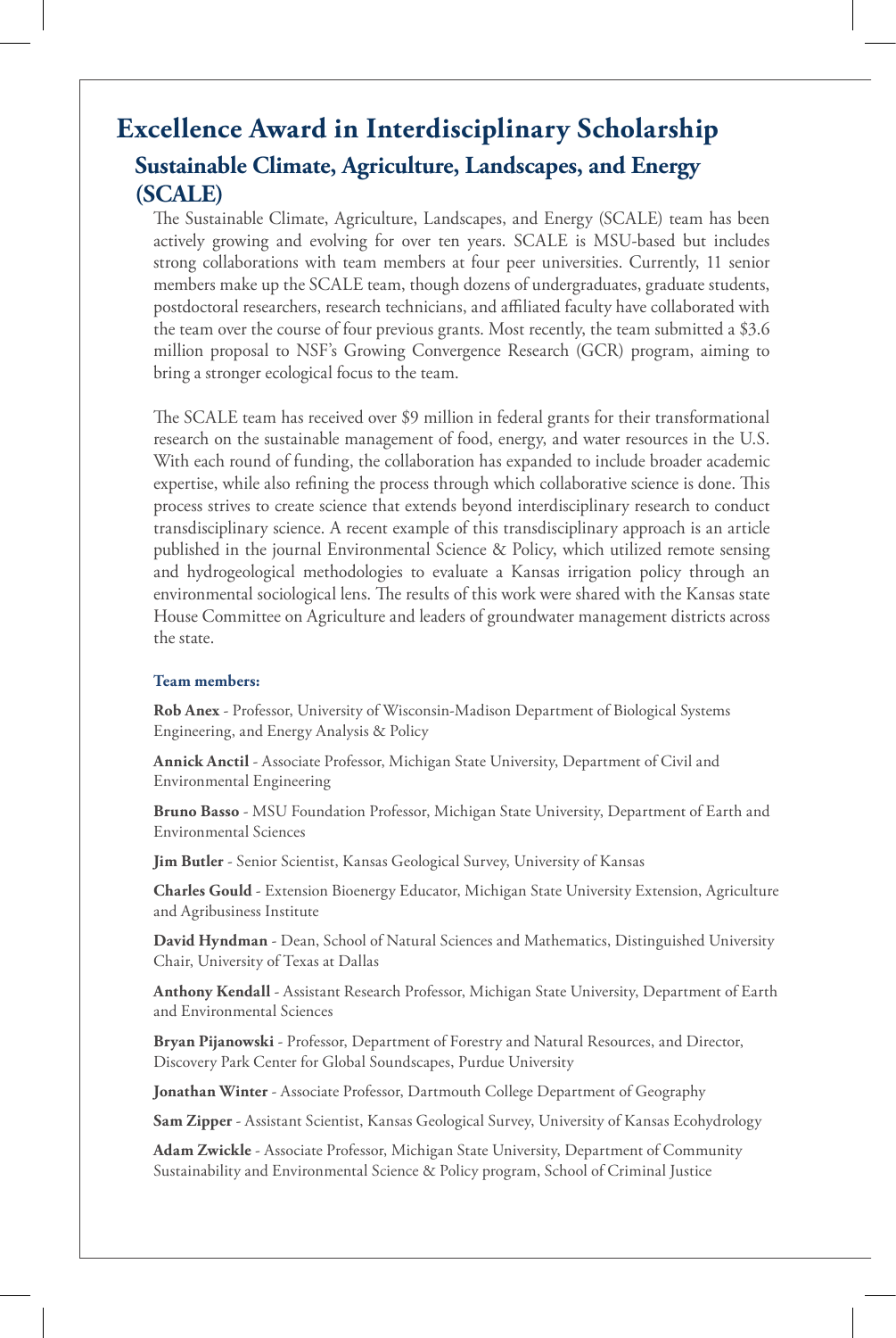### **Graduate Fellowship Nominee**

#### **Eliot Haddad**

Eliot Haddad is a senior in Lyman Briggs College at Michigan State University, majoring in human biology with minors in bioethics and environment & health. Haddad is an Alumni Distinguished Scholar in the Honors College and is interested in a career in academic and clinical medicine. While at MSU, he has had extensive research experience in the lab of Dr. Sarah Comstock, publishing seven peer reviewed articles about the relationship between the gut microbiome and health in the contexts of pregnancy, infancy, and nutrition. He has also received numerous awards for his presentations at university research symposia such as the Diversity Research Showcase, Lyman Briggs Research Showcase, and the University Undergraduate Research and Arts Forum. Haddad is a member of the MSU Homecoming Court and currently volunteers with the Adaptive Sports and Recreation Club at MSU. He also works as an undergraduate learning assistant for introductory microbiology and as a Residential Business Community tutor. Haddad has been accepted to Harvard Medical School, Cleveland Clinic Lerner College of Medicine, and Northwestern University Feinberg School of Medicine, among several others.

### **Love of Learning**

#### **Catherine Bargerstock**

Catherine (Catie) Bargerstock graduated from Michigan State University in 2015 with a BA in Arts and Humanities (Psychology) and a minor in Women's and Gender Studies. After graduating, she served for a year as a Team Leader for AmeriCorps National Civilian Community Corps based out of the Pacific Region. Catie then moved to Detroit, where she spent five years in the nonprofit sector and worked with Detroit Public High School students on service-learning programming. She also traveled abroad to Malawi, Senegal, and the Bahamas to work on school building efforts and natural disaster relief. Currently, she works in Detroit with survivors of sex trafficking and is pursuing a Master's in Social Work at the University of Michigan. She will use her award funds toward her program tuition.

#### **Brianna Robinson**

Brianna Robinson is a first-generation college graduate and the first in her family to attend graduate school. She received a BS in Kinesiology from Michigan State University College of Education and a MS in Healthcare Management from Michigan State University College of Business. She is currently a market manager for Ascend Medical, where she oversees the pediatric, general health, and mental and behavioral health programs in southeast Michigan. She plans to use her award funds to complete her final master's program classes.